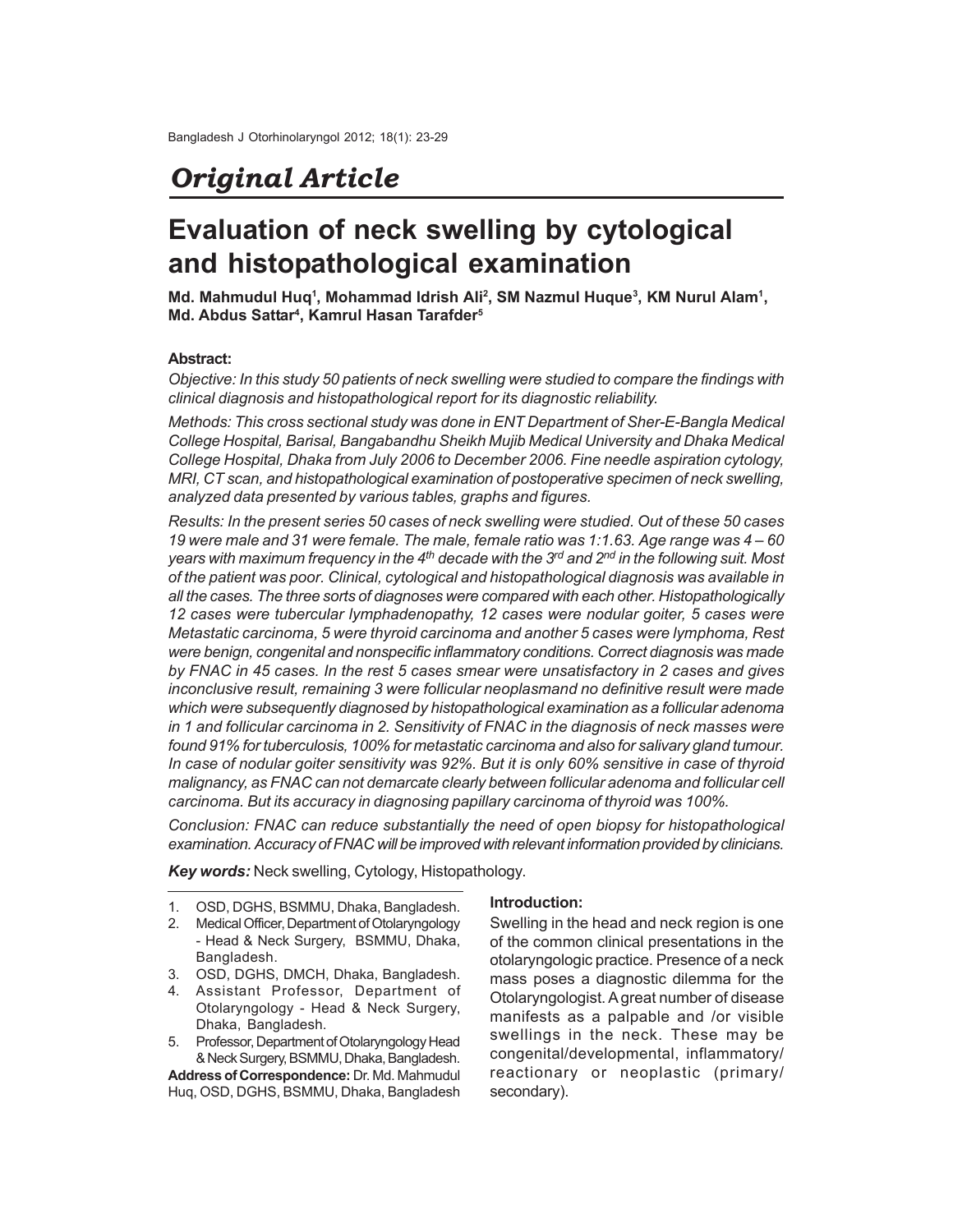Each disease may have different mode of presentation. Conversely many diseases may present with similar symptoms. For this reasons diagnosis often becomes difficult in neck swelling. Many case of neck swelling may be diagnosed after a comprehensive history and a thorough clinical examination of the head neck. Further evaluation is done by hematological, cytological and imaging technique. Diagnosis is confirmed by histopathological examination of the specimen.

The medical profession must be emphatically remained of the frequency with which cervical metastasis may appear as the first and only symptom in cancer of the mouth, pharynx and larynx, less often elsewhere in the body. There can be no possibility of cure until the primary lesion is found. The immediate removal of a lymph node for diagnosis is never goes in the best interest of the patient. This procedure should be deferred and used only as a last diagnostic resort<sup>1</sup>.

For this reason now the head neck surgeons have advocated a careful search for primary malignancy before the presenting neck lump is biopsied. Open biopsy causes seedling of tumour cell into avascular plane making them resistant to curative radiotherapy or chemotherapy and the placing of a biopsy incision in an area which may subsequently be inappropriate for radical neck dissection flaps2, 3, 4. Open biopsy is an invasive procedure requiring surgical skill and facilities. It is time consuming, costly and some time hospitalization and general anaesthesia may be needed. It delays the definitive treatment<sup>1,</sup>  $3$ . Fine needle aspiration cytology is a simple procedure that can be done on an out patient basis without local anesthetic and gives rapid result. It is simple, cost-effective, and less traumatic. The procedure may repeat several times to obtain adequate material for cytological analysis<sup>6, 7</sup>.

In our country FNAC is gradually becoming more popular as a preoperative highly sensitive and cost effective diagnostic tool.

Through this study we tried to find out spectrum of diseases producing neck swelling

and their socio-demographic feature. Histopathological report has been taken as a confirmatory diagnostic test in all the cases and compared with the FNAC findings to find out its diagnostic reliability.

### **Methods:**

This cross sectional study was done in ENT Department of Sher-E-Bangla Medical College Hospital, Barisal, Bangabandhu Sheikh Mujib Medical University and Dhaka Medical College Hospital, Dhaka from July 2006 to December 2006.

A total of 50 patients irrespective of age and sex with neck swelling randomly selected for the study.

Clinical examination and Fine needle aspirating cytology was done in all cases, Imaging of different types were performed in selective cases. Histopathological examinations of post-operative specimen of neck swelling were also done.

All information recorded in a standardized data collection sheet. Then those were complied, analyzed and tabulated in order to obtain statistical and comprehensive results.

**Table I**

#### **Results:**

| Age distribution of the patients. |             |            |  |  |
|-----------------------------------|-------------|------------|--|--|
| Age group                         | No of cases | Percentage |  |  |
| $0 - 10$                          | 2           | 4          |  |  |
| $11 - 20$                         | 10          | 20         |  |  |
| $21 - 30$                         | 14          | 28         |  |  |
| $31 - 40$                         | 16          | 32         |  |  |
| $41 - 50$                         | 6           | 12         |  |  |
| $51 - 60$                         | 2           | 4          |  |  |
| Total                             | 50          | 100        |  |  |

### **Table II** *Socioeconomic condition (n=50).*

| Socioeconomic | No of cases Percentage |     |
|---------------|------------------------|-----|
| condition     |                        |     |
| Poor          | 30                     | 60% |
| Middle class  | 15                     | 30% |
| Affluent      | 5                      | 10% |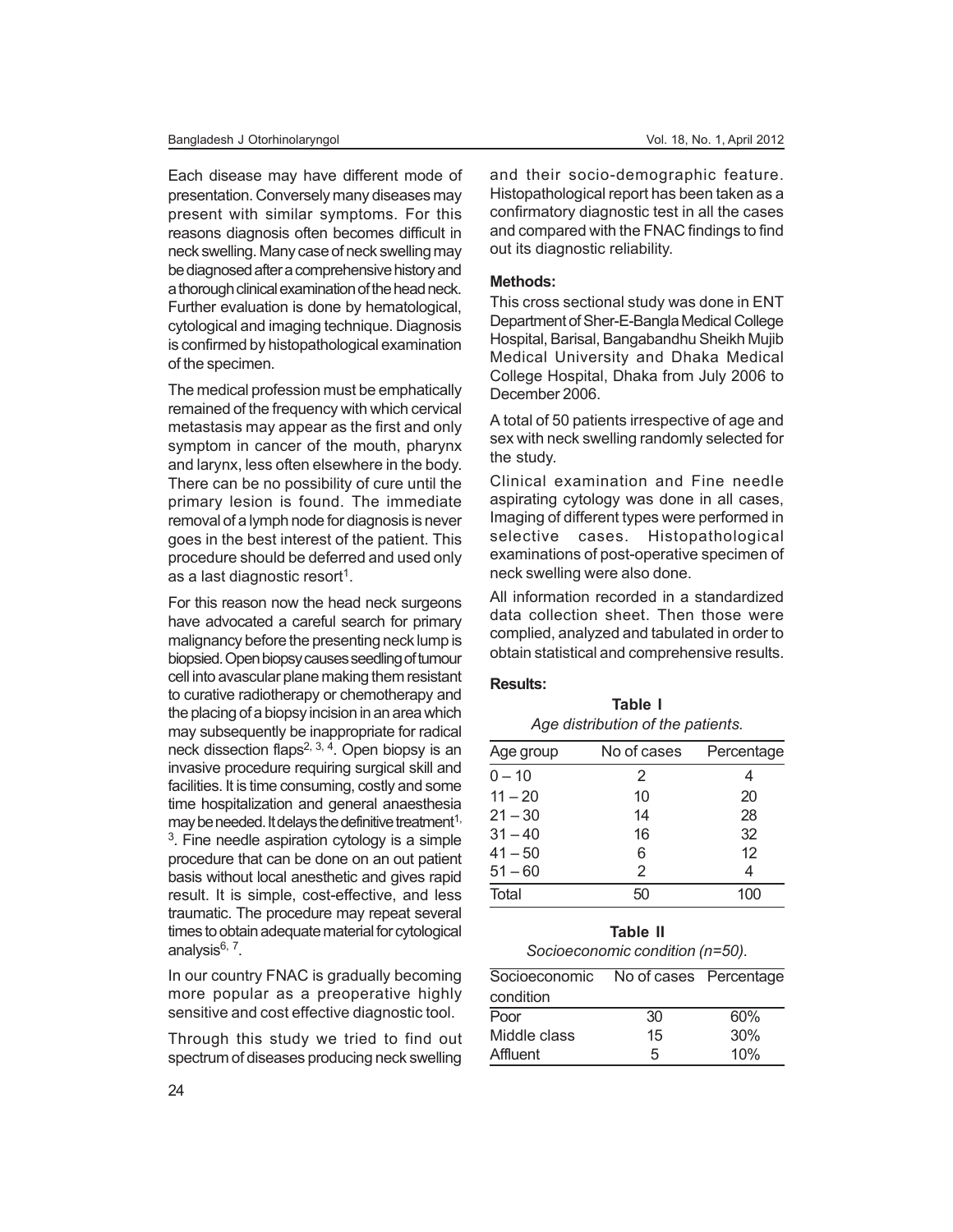| Clinical diagnosis                 | <b>Disease</b>            | Total No | Percentage |
|------------------------------------|---------------------------|----------|------------|
|                                    |                           | of cases | (%)        |
| Cervical lymphadenopathy           | Tubercular lymph adenitis | 19       | 38         |
|                                    | Metastatic carcinoma      | 5        | 10         |
| Thyroid and related neck           | Goiter                    | 18       | 36         |
| mass                               | Thyroglossal cyst         | 1        | 2          |
| Salivary gland swelling            | Salivary gland tumour     | 4        | 8          |
| Other congenital and developmental | <b>Branchial cyst</b>     |          | 2          |
| neck mass                          | Submental dermoid         | 2        | 4          |
|                                    | Total                     | 50       | 100        |

## **Table III** *Clinical diagnosis of neck masses.*

| <b>FIVAC diagnosis of neck masses</b> |                                            |             |            |  |  |
|---------------------------------------|--------------------------------------------|-------------|------------|--|--|
| Clinical diagnosis                    | FNAC diagnosis                             | Total       | Percentage |  |  |
|                                       |                                            | No of cases | $(\% )$    |  |  |
| Cervical lymph adenopathy (24)        | Tubercular lymph adenitis                  | 10          | 20         |  |  |
|                                       | Metastatic carcinoma                       | 5           | 10         |  |  |
|                                       | Non specific lymphadenitis                 | 3           | 6          |  |  |
|                                       | Lymphoma                                   | 5           | 10         |  |  |
|                                       | Unsatisfactory smear                       | 1           | 2          |  |  |
| Thyroid and related neck mass (19)    | Nodular goiter                             | 11          | 22         |  |  |
|                                       | Papillary carcinoma of thyroid<br>gland    | 3           | 6          |  |  |
|                                       | Follicular neoplasm                        | 3           | 6          |  |  |
|                                       | Thyroglossal cyst                          | 1           | 2          |  |  |
|                                       | Unsatisfactory smear                       | 1           | 2          |  |  |
| Salivary gland swelling (4)           | Pleomorphic adenoma of<br>salivary gland   | 3           | 6          |  |  |
|                                       | No specific submandibular<br>sialoadenitis | 1           | 2          |  |  |
| Other congenital and developmental    | <b>Branchial cyst</b>                      | 1           | 2          |  |  |
| neck mass (3)                         | Submental dermoid                          |             | 2          |  |  |
|                                       | Unsatisfactory smear                       | 1           | 2          |  |  |

## **Table IV** *FNAC diagnosis of neck masses*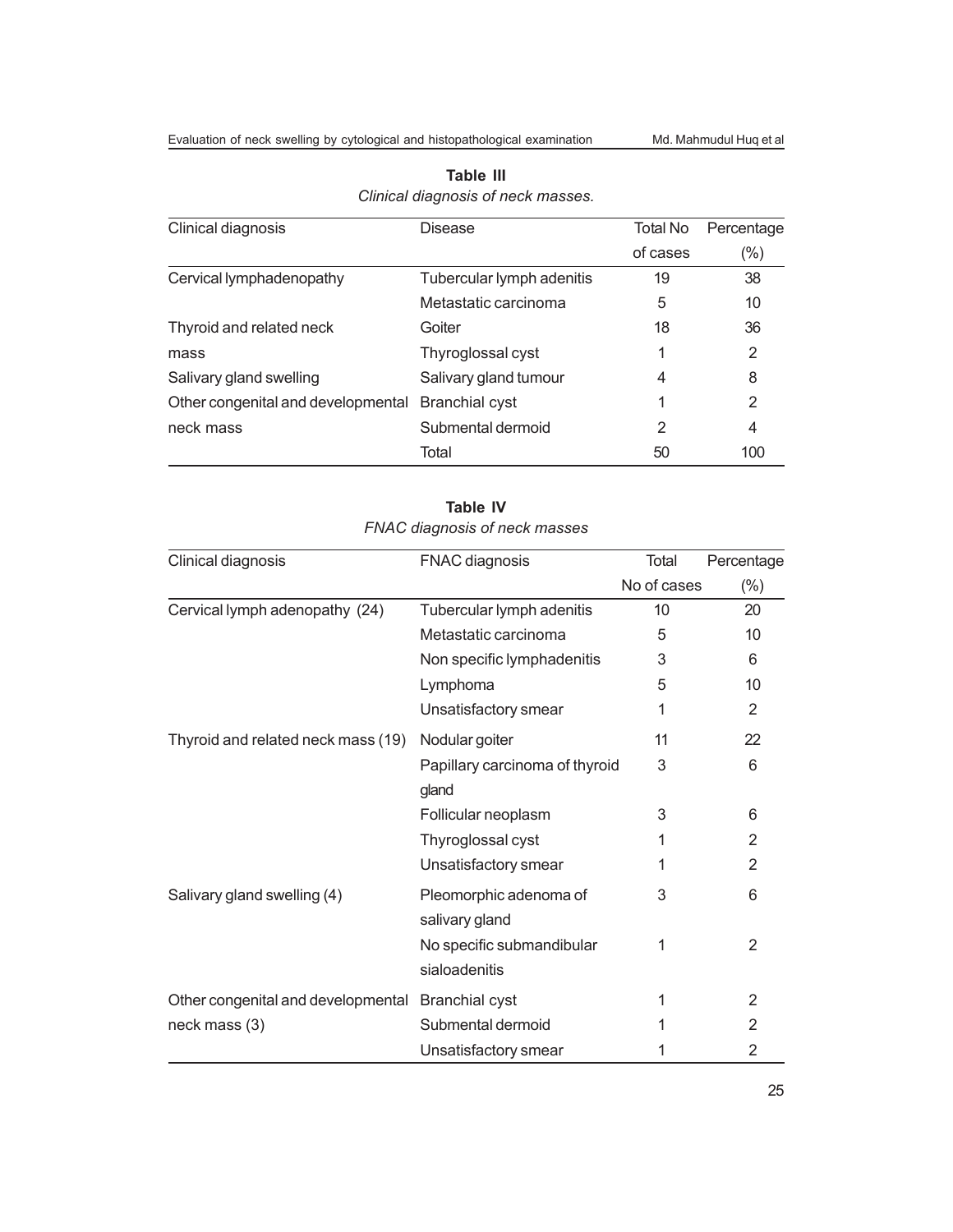#### Bangladesh J Otorhinolaryngol vol. 18, No. 1, April 2012

| Clinical diagnosis                 | Histopathological              | Total       | Percentage |
|------------------------------------|--------------------------------|-------------|------------|
|                                    | diagnosis                      | No of cases | (%)        |
| Cervical lymph adenopathy (24)     | Tubercular lymph adenitis      | 11          | 22         |
|                                    | Metastatic carcinoma           | 5           | 10         |
|                                    | Non specific lymphadenitis     | 3           | 6          |
|                                    | Lymphoma                       | 5           | 10         |
| Thyroid and related neck mass (20) | Nodular goiter                 | 12          | 24         |
|                                    | Papillary carcinoma of thyroid | 3           | 6          |
|                                    | gland                          |             |            |
|                                    | Follicular carcinoma           | 2           | 4          |
|                                    | Follicular adenoma             |             | 2          |
|                                    | Thyroglosal cyst               | 2           | 4          |
| Salivary gland swelling (4)        | Pleomorphic adenoma of         | 3           | 6          |
|                                    | salivary gland                 |             |            |
|                                    | No specific submandibular      | 1           | 2          |
|                                    | sialoadenitis                  |             |            |
| Other congenital and developmental | <b>Branchial cyst</b>          | 1           | 2          |
| neck mass (3)                      | Submental dermoid              | 1           | 2          |
|                                    | Total                          | 50          | 100        |

## **Table-V** *Histopathological diagnosis of neck swelling.*

## **Table VI**

*Comparison between clinical FNAC and histopathological diagnosis of cervical lymph node masses.*

| Clinical          | No of | <b>FNAC</b>        | No of | Histopathological  | No of |
|-------------------|-------|--------------------|-------|--------------------|-------|
| diagnosis         | cases | diagnosis          | cases | diagnosis          | cases |
| Tuberculosis      | 19    | Tubercular         | 10    | Tubercular         | 10    |
|                   |       | lymphadenitis      |       | lymph adenitis     |       |
|                   |       | Non specific lymph | 3     | Non specific lymph | 3     |
|                   |       | adenitis           | 3     | adenitis           | 3     |
|                   |       | Lymphoma           | 5     | Lymphoma           | 5     |
|                   |       | Unsatisfactory     | 1     | Tubercular lymph   | 1     |
|                   |       | smear              |       | adenitis           |       |
| <b>Metastatic</b> | 5     | Metastatic         | 5     | Metastatic         | 5     |
| carcinoma         |       | carcinoma          |       | carcinoma          |       |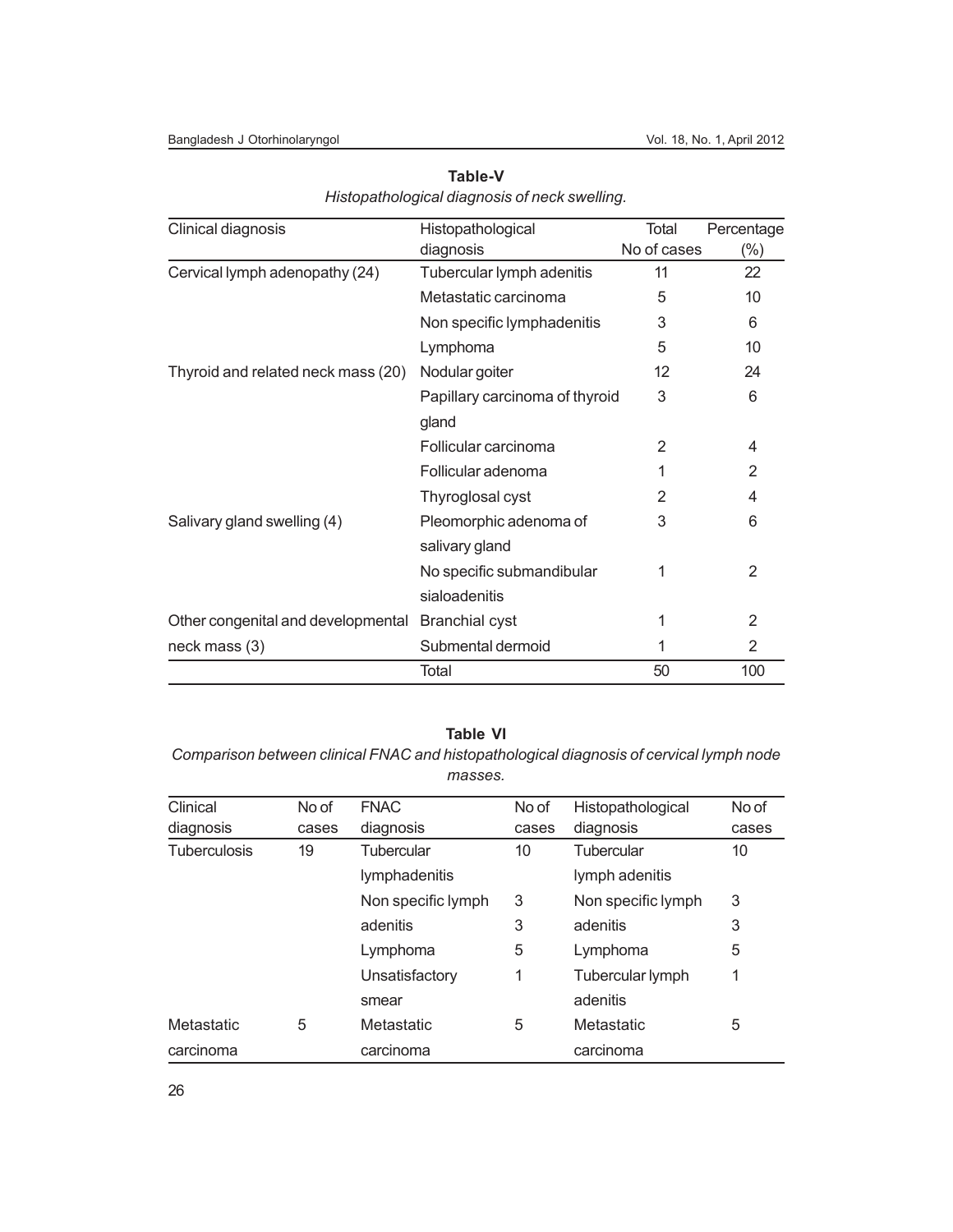| Clinical            | No of | <b>FNAC</b>            | No of | Histopathological    | No of |
|---------------------|-------|------------------------|-------|----------------------|-------|
| diagnosis           | cases | diagnosis              | cases | diagnosis            | cases |
| Goiter              | 18    | Nodular goiter         | 11    | Nodular goiter       | 11    |
|                     |       | Papillary carcinoma    |       | Papillary carcinoma  |       |
|                     |       | of thyroid             | 3     | of thyroid           | 3     |
|                     |       | Follicular neoplasm    | 3     | Follicular carcinoma | 2     |
|                     |       |                        |       | thyroid              |       |
|                     |       |                        |       | Follicular adenoma   | 1     |
|                     |       | Unsatisfactory smear 1 |       | Nodular goiter       | 1     |
| Thyroglossal cyst 1 |       | Thyroglossal cyst      |       | Thyroglossal cyst    |       |

#### **Table VII**

*Compare between clinical FNAC and histopathological diagnosis of thyroid and related disease.*

#### **Table VIII**

*Compare between clinical, FNAC and histopathological diagnosis of salivary gland disease.*

| Clinical diagnosis No of |       | <b>FNAC</b>                               | No of | Histopathological                         | No of |
|--------------------------|-------|-------------------------------------------|-------|-------------------------------------------|-------|
|                          | cases | diagnosis                                 | cases | diagnosis                                 | cases |
| Salivary gland<br>tumour | 4     | Pleomorphic<br>adenoma                    | 3     | Pleomorphic<br>adenoma                    | 3     |
|                          |       | Chronic<br>submandibular<br>sialoadenitis |       | Chronic<br>submandibular<br>sialoadenitis |       |

#### **Discussion:**

Patients with palpable and or visible neck mass are a quite common presentation to an Otolaryngologist. So, one should to be rational and methodical for the diagnosis and management of such a patient. In the present study, we tried to establish the role of FNAC in the management of such patients by establishing its diagnostic sensitivity and specificity in comparison with histopathological one. Because FNAC is accurate, minimally invasive, outdoor procedure but cost effective, whereas histopathological examination is time consuming and invasive procedure.

In the present study, we analyzed FNAC report of 50 cases. Here satisfactory smears were found in 47(94%) cases. In 3(6%) cases smears were unsatisfactory as they showed in adequate material, definitive diagnosis were made by histopathological examination. The rate of unsatisfactory smear in this study is in close proximity, to that of other studies $8,10,11$ .

In this study, out of 50 cases 19(38%) were male and 31(62%) were female. The male to female ratio was 1:1.63. The male to female ratio is consistent with the study of other $8$ , 11,12,13 .

In the present study, age of the patient ranged from 4 to 65 years. The highest number of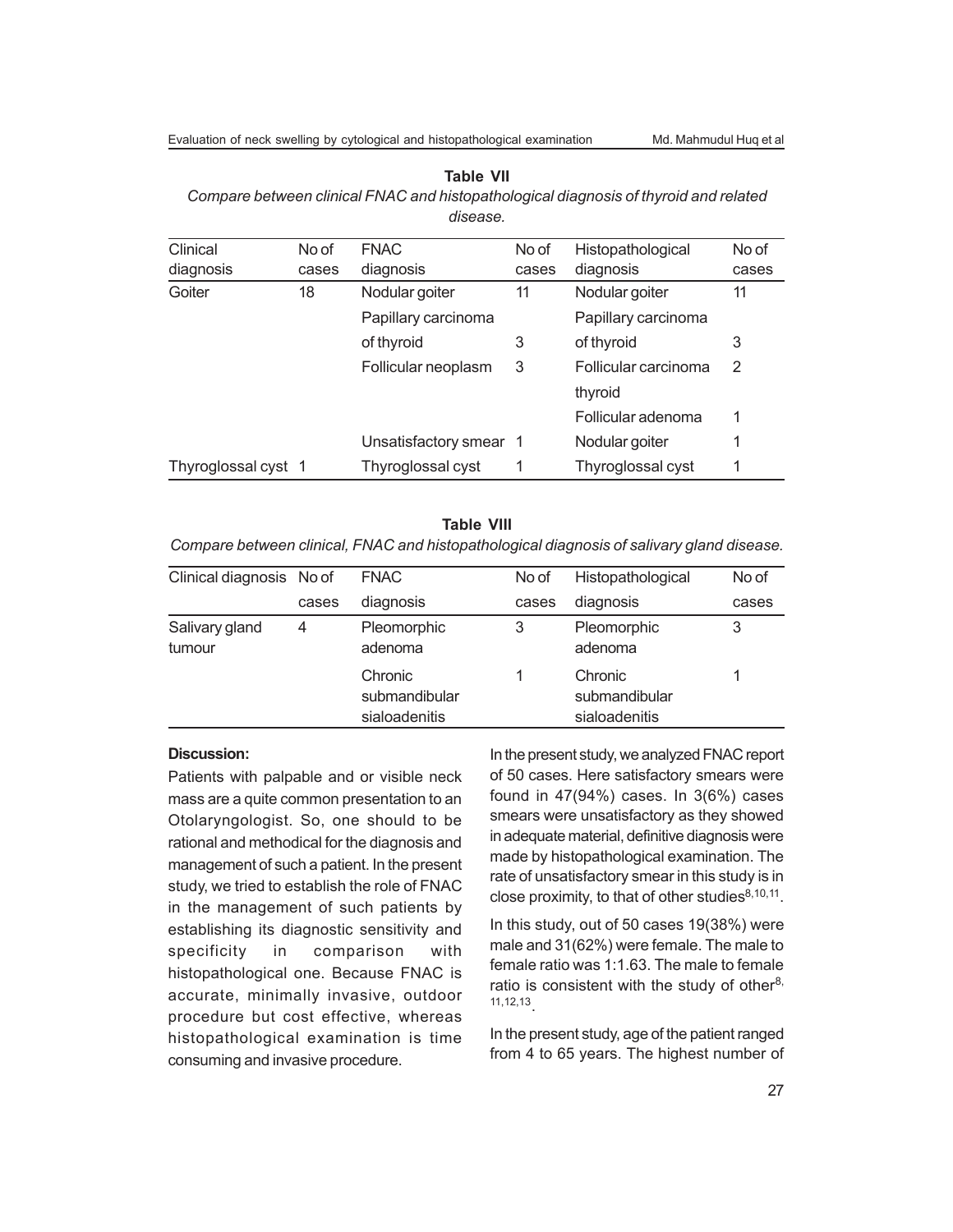cases was found in  $4<sup>th</sup>$  decade. This was followed by  $3<sup>rd</sup>$  and  $2<sup>nd</sup>$  decades.

In this present series 40% of neck mass were of thyroid in origin which consistent with other studies<sup>3, 14</sup>.

In case of thyroid swelling out of 20 cases 12 (60%) cases were proved to be multinodular goiter on histopathology and it is comparable with others<sup>10, 15</sup>.

Here FNAC shows highly sensitivity (91%) and specificity (100%) for nodular goiter. But in case of thyroid malignancy its sensitivity is very low (60%) as it can not demarcate clearly between follicular carcinoma and follicular adenoma. Although the highly sensitive (100%) for papillary carcinoma of thyroid. It is comparable with others studies<sup>15, 16</sup>.

Cervical lymphadenopathy scored the first position (48%) of which tubercular lymphadenitis was 11 cases (46%). This is consistent with the findings of other studies $17$ , <sup>18</sup>. In this study the sensitivity 91% and specificity (100%) of FNAC for diagnosing tubercular lymphadenopathy it is high and aligned with other studies $8, 11$ .

In this study only one false negative result was reaches for tubercular lymphadenopathy by FNAC which due to inadequate aspirate or observer error.

Metastatic carcinoma was finding in about 21% of total cervical lymphadenopathy and sensitivity and specificity for diagnosing such lesion is 100% which was aligned with other studies<sup>17, 18, 20, 21, 22</sup>. In case of salivary gland lesion which scored in the third position in this series. It is found that FNAC is very useful tool for diagnosis as it a nearly 100% sensitive and specific for such lesion<sup>2, 3, 16</sup>.

The overall sensitivity and specificity of FNAC in relation to histopathology is 90% and 100% respectively which are compatible with other study<sup>2</sup>.

The overall accuracy of FNAC was found in 90% which is similar to that of other studies<sup>2,</sup> 3, 16, 23 .

To obtain maximum benefit from the procedure, close co-operation between the surgeon and pathologist is very important. The role of an experienced cytopathologist is critical for correct diagnosis<sup>23</sup>. Adequate amount of aspirate from the lesion is essential for accurate diagnosis. The person must be skilled in performing aspiration. The pathologist must be experienced in cytologic interpretation of the material aspirated. Close clinico-pathological correlation is absolutely necessary for useful clinical interpretation<sup>7</sup>.

### **Conclusion:**

FNAC can reduce substantially the need of open biopsy for histopathological examination. Accuracy of FNAC will be improved with relevant information provided by clinicians.

#### **References:**

- 1. Martin, H Romien C. The diagnostic significant of a "Lump in the neck: Postgrad Med. NY, 1952; 32: 491 – 500.
- 2. Young JEM, Archibald SD, Shier KJ. Needle aspiration cytology biopsy in head and neck mass. Am J Surg 1981; 142: 484 – 489.
- 3. Raju G, Kakar PK et al. Role of fine needle aspiration biopsy in head and neck tumours. J Laryngol Otol 1988, 102: 248 – 251.
- 4. Shaheen OH. The thyroid gland. In: Scott Brown's Otolaryngology, 6<sup>th</sup> edn, Butter Worth-Heinemann Oxford 1997; p. 5/20/1 – 17.
- 5. Sadlar TW: Langman's medical embryology, 8<sup>th</sup> edn, Baltimore, Williams and Wilkins, 1992, pp. 283 – 295.